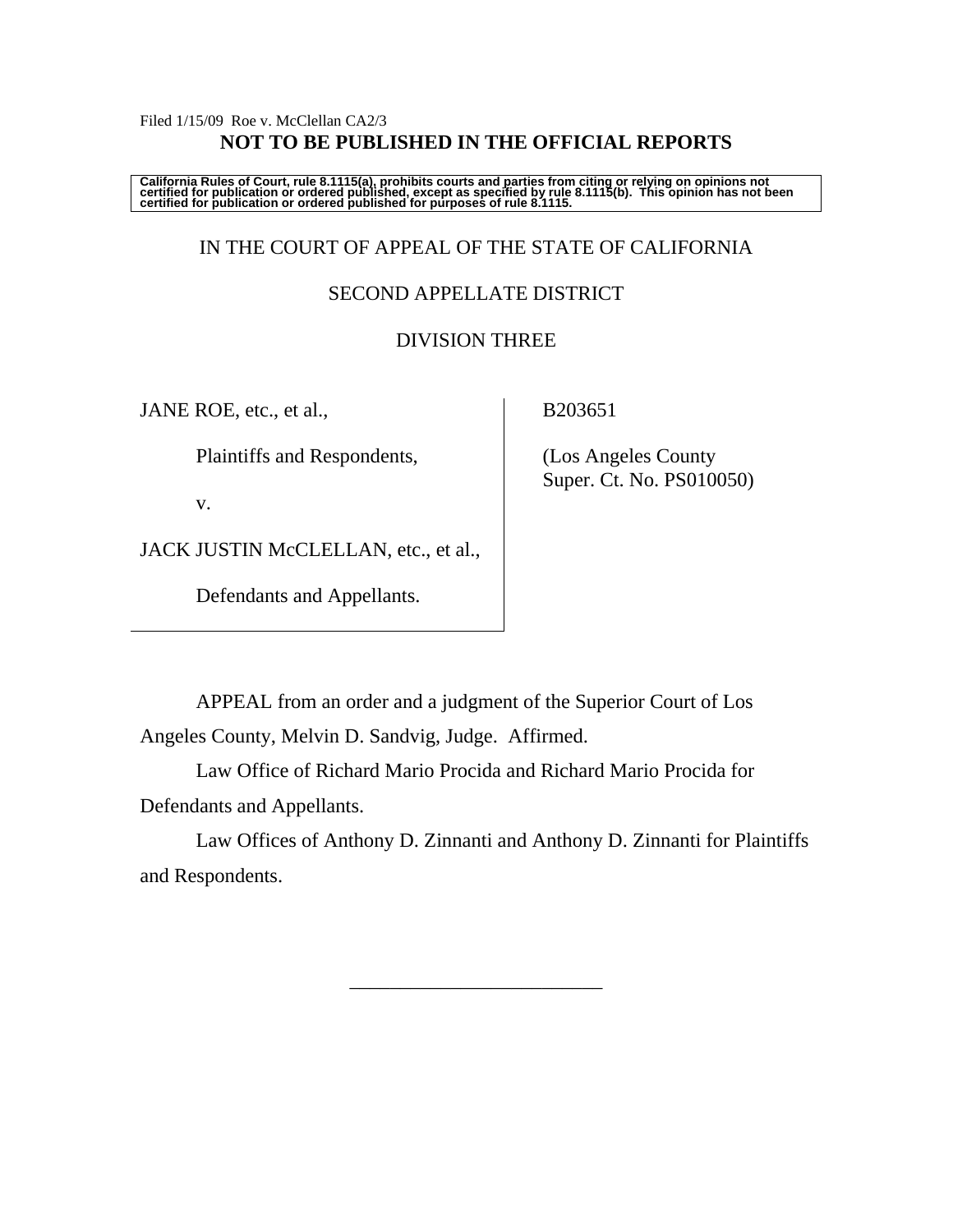#### INTRODUCTION

I.

 Appellant Jack Justin McClellan (McClellan) appeals from a restraining order and a judgment of permanent injunction. We affirm.

#### II.

### FACTUAL AND PROCEDURAL BACKGROUND

#### A. *Underlying facts.*

McClellan is a self-proclaimed pedophile and member of the internet community that refers to themselves as "child lovers," "girl lovers," or "boy lovers." He claims that most members of this community are not engaged in illegal conduct. He openly admits his sexual attraction to prepubescent girls, which he believes is loving and healthy.

 In early 2007, McClellan operated two internet websites, STEGL.ORG and STEGL.INFO. STEGL stands for Seattle-Tacoma-Everett Girl Love. STEGL.ORG is promoted as the "premier site of the girl-love revolution . . . ." The websites promote McClellan's belief that sexual relations with children is positive and healthy. The website includes: (1) McClellan's reviews of "LG" (Little Girl) events and hangouts, such as festivals and parades, and reports on the number of girls in attendance; (2) lists of international cities where unsupervised girls can be found on the streets; (3) discussions of "techniques to enhance the sense of touch and intensify feelings of love;" (4) lists of Washington state and Canadian laws pertaining to prepubescent girls, rape, and sexual conduct with underage children; (5) links to "other girl-love resources;" (6) resources relating to psychedelic drugs, as well as McClellan's discussion of his own use of illegal drugs; and (7) links to promote McClellan's view that involuntary circumcision should be stopped.

 McClellan sees nothing wrong with posting on his websites photographs of children. The photographs show clothed children whose faces are discernable, in many different public places.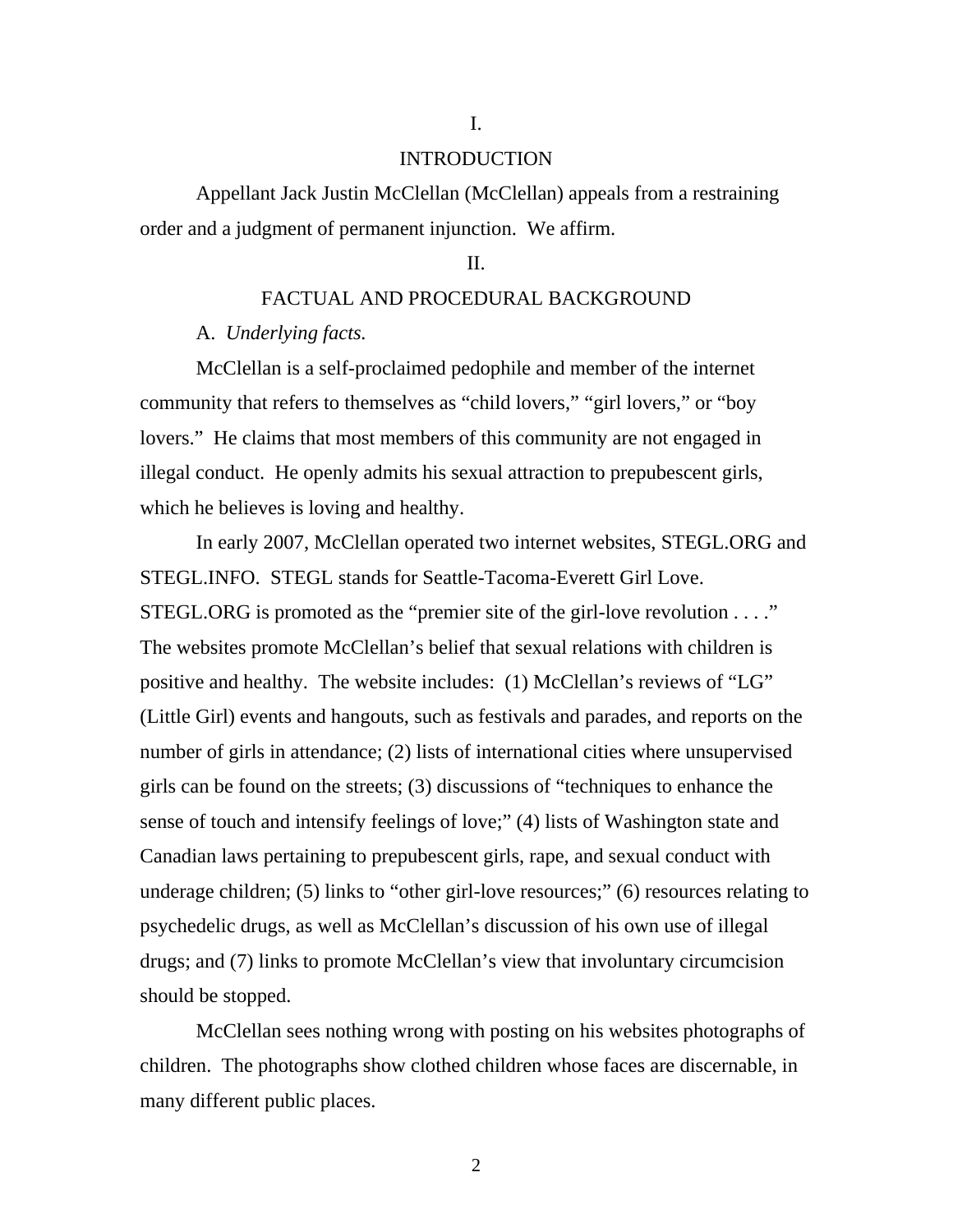McClellan admits he has used hallucinogens, including psilocybin (magic mushrooms), mescaline, LSD, and marijuana. He brags about how he has evaded police authorities to smuggle such items aboard a domestic and an international flight. For example, he reports cooking marijuana into soy milk to avoid airport security.

 In May 2007, McClellan visited the Orange County Fair a number of times, and in June 2007, he went to a festival in Santa Monica, and a bowling alley and a fair in Santa Clarita.

McClellan has never been charged with or convicted of any sex-related crime. He denies ever having sex with a child. However, in a July 2007 interview with FOX news, he "insisted he was doing nothing wrong by posting photos of children as young as 3, [and he admitted] that he would have sex with little girls if it weren't against the law." When interviewed for a television program on July 31, 2007, McClellan admitted being attracted to girls between the ages of 3 and 11, as they are "a lot cuter than women" and "there is kind of an erotic arousal there." He also told the interviewer, that it made him happy to attend events where children frequented and "if it was legal and if it was a completely consensual thing, I could see myself taking it all the way to a sexual [level]." He further admitted that he cuddled children in Argentina and on another occasion thought about enticing children into his car, but he did not do so because the children never separated from their parents.

 In a July 30, 2007, radio interview with an attorney, McClellan stated that although his websites had been shut down, he was going to find another website host. McClellan also said that "his presence, visiting or loitering around minor children is for the purpose of collecting information about them and disseminating such information to other pedophiles to advance the pedophilic interests of others."

In the summer of 2007, respondents Jane Roe and Jane Roe 2 were 13 and 12 years old, respectively. They lived in the City of Santa Clarita where they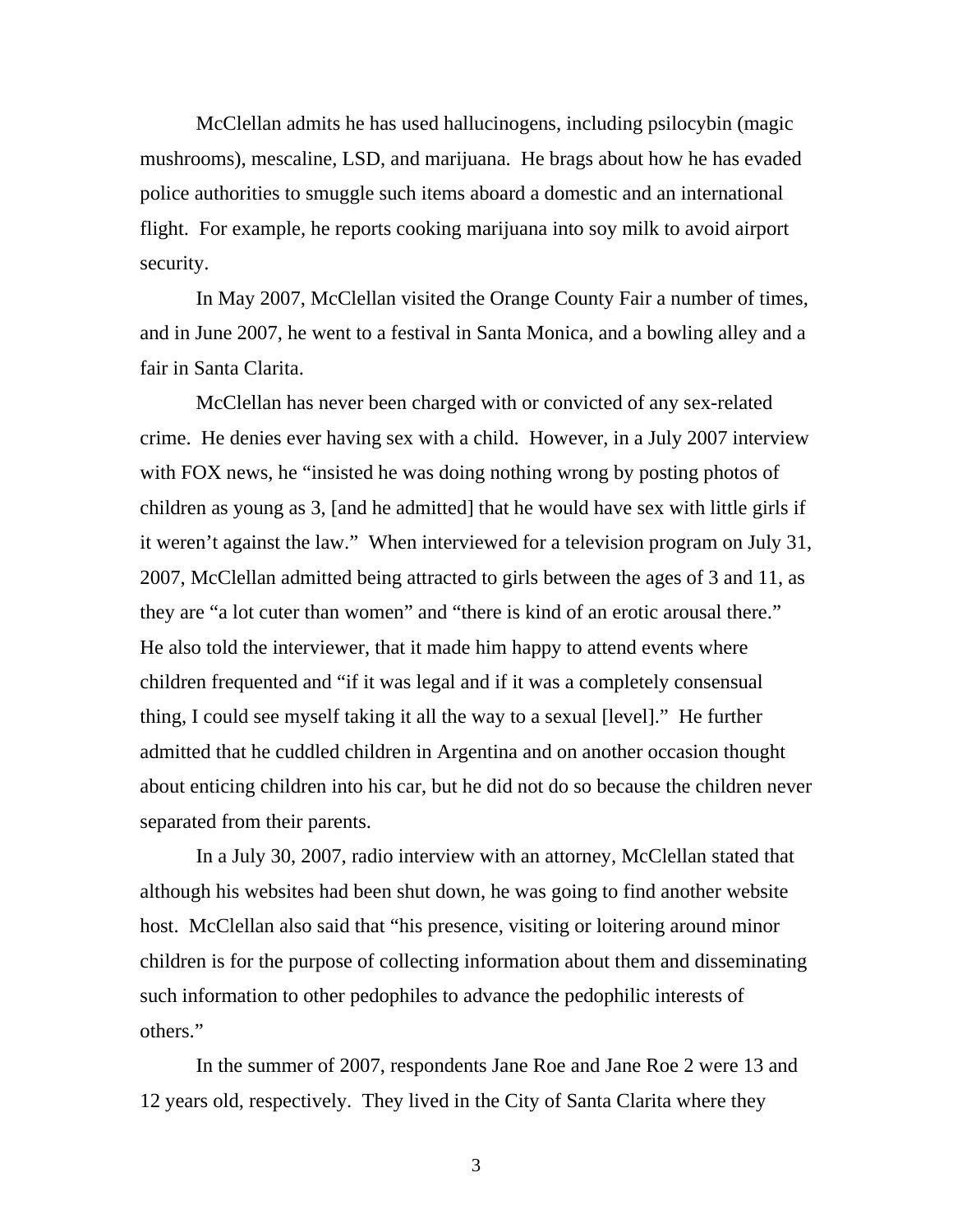participated in activities and entertainment at such places as the local bowling alley, the park, the ice rink, a swap meet, and a shopping center. Both restricted their activities because they feared being harassed, annoyed, molested, surreptitiously photographed, and defamed by McClellan.

 A July 2007, Santa Monica Police Department public information bulletin informed the public that McClellan was reported to have traveled throughout Washington state photographing young girls in public settings. The bulletin warned citizens to monitor their children, even though McClellan was not a registered sexual offender and was not wanted at that time for any crime.

### B. *Procedure.*

On July 31, 2007, respondents filed a petition for injunction against McClellan, also known as Peter John Hyland, Jack Hyland, and John Hyland, and against STEGL.ORG, and STEGL.INFO. Respondents sought a preliminary and permanent injunction restraining McClellan and his two websites from obtaining images of them or other minor children, posting the images on the internet or other media, and enjoining McClellan from frequenting locations in the city of Santa Clarita where minor children are known to congregate. Respondents alleged standing on the basis of being in the category of individuals targeted by McClellan's activities and as minors who frequented the establishments and activities where McClellan surveilled children for the purpose of advocating sex with them. $<sup>1</sup>$ </sup>

 On August 2, 2007, Jane Roe and Jane Roe 2 sought a temporary restraining order and permanent injunction against McClellan and his two websites. On August 3, 2007, the trial court issued a preliminary injunction and temporary restraining order. McClellan was arrested for violation of the temporary orders and served 10 days in jail.

1

On appeal, McClellan does not suggest respondents lacked standing.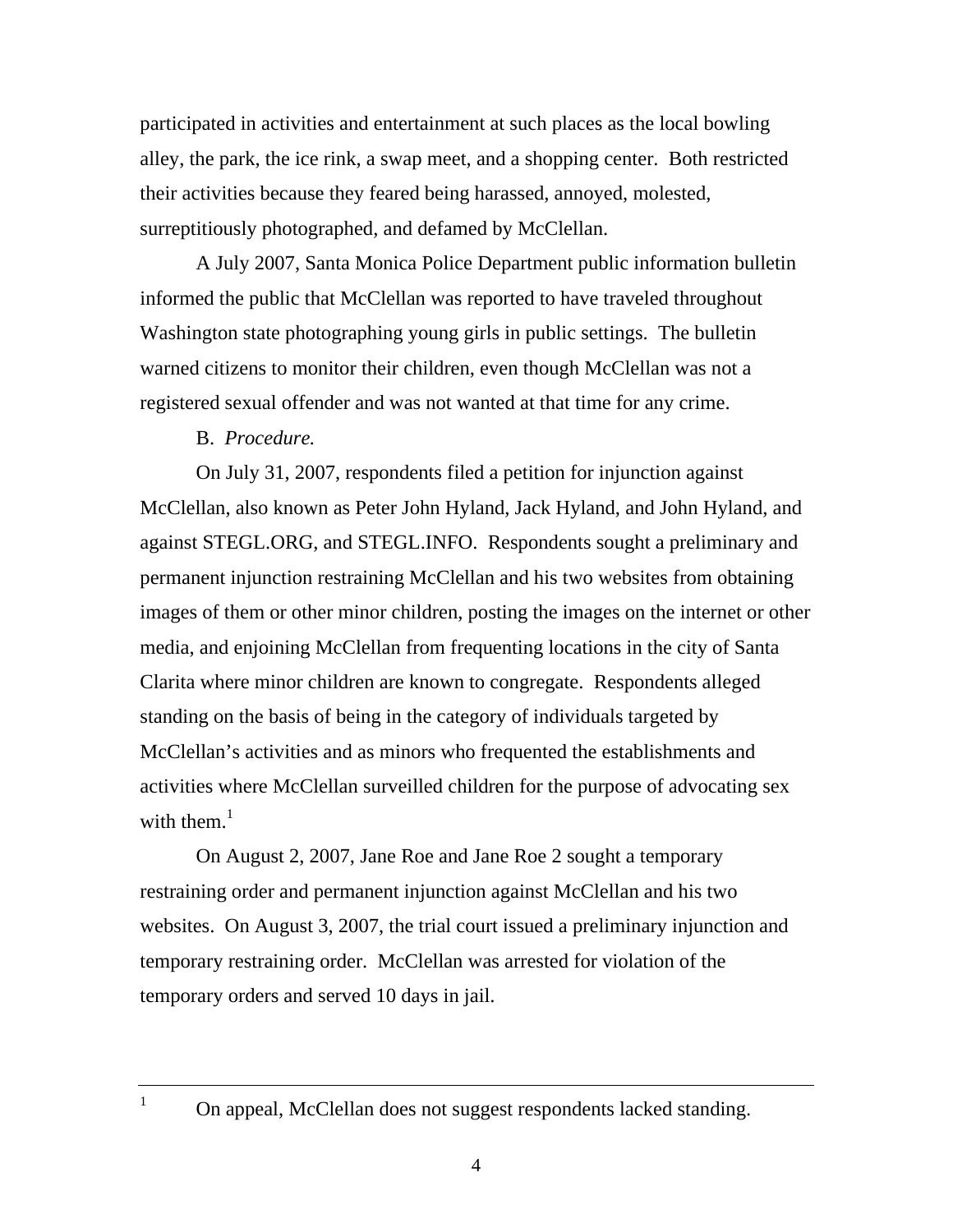On August 24, 2007, a hearing was held at which time McClellan appeared.<sup>2</sup> No witnesses testified. An attorney for Jane Roe represented to the trial court that he had additional material he could present. The attorney made the following offer of proof: (1) one witness would testify that on June 4, 2007, she encountered McClellan in the girls' changing room at Northridge Park where no males were allowed; (2) a security guard at the Thousand Oaks Civic Center would testify that on June 14, 2007, McClelland misrepresented himself as a parent in an attempt to gain access to the backstage area where there were little girls; (3) a witness would testify that on June 6, 2007, he saw McClellan loitering around the Santa Clarita bowling alley and a festival across the street from the bowling alley; and (4) an off-duty officer would testify that on May 29, 2007, he and his wife saw McClellan at the Strawberry Festival.

 At the end of the hearing, the trial court determined there was a credible threat of violence and harm to minor children. The court issued a restraining order and permanent injunction. McClellan and his two internet websites (STEGL.ORG and STEGL.INFO) were prohibited from: (1) harassing, attacking, threatening, assaulting (sexually or otherwise), hitting, following, stalking, keeping under surveillance, blocking the movement, loitering, with or around Jane Roe, Jane Roe 2, or any minor child; (2) contacting (directly or indirectly), telephoning, sending messages, mailing, e-mailing, photographing, videotaping, and otherwise or recording or publishing any image of Jane Roe, Jane Roe 2, or any minor child without the parent or guardian's written consent; (3) taking any action, directly or through others, to obtain the addresses or locations of Jane Roe, Jane Roe 2, or any minor child; (4) being within 10 yards of any place where children congregate, including schools, playgrounds, and child care centers; and (5) loitering where

<sup>2</sup> An attorney made a special appearance for McClellan to ask for a continuance. The trial court impliedly denied the request and the matter proceeded with McClellan representing himself.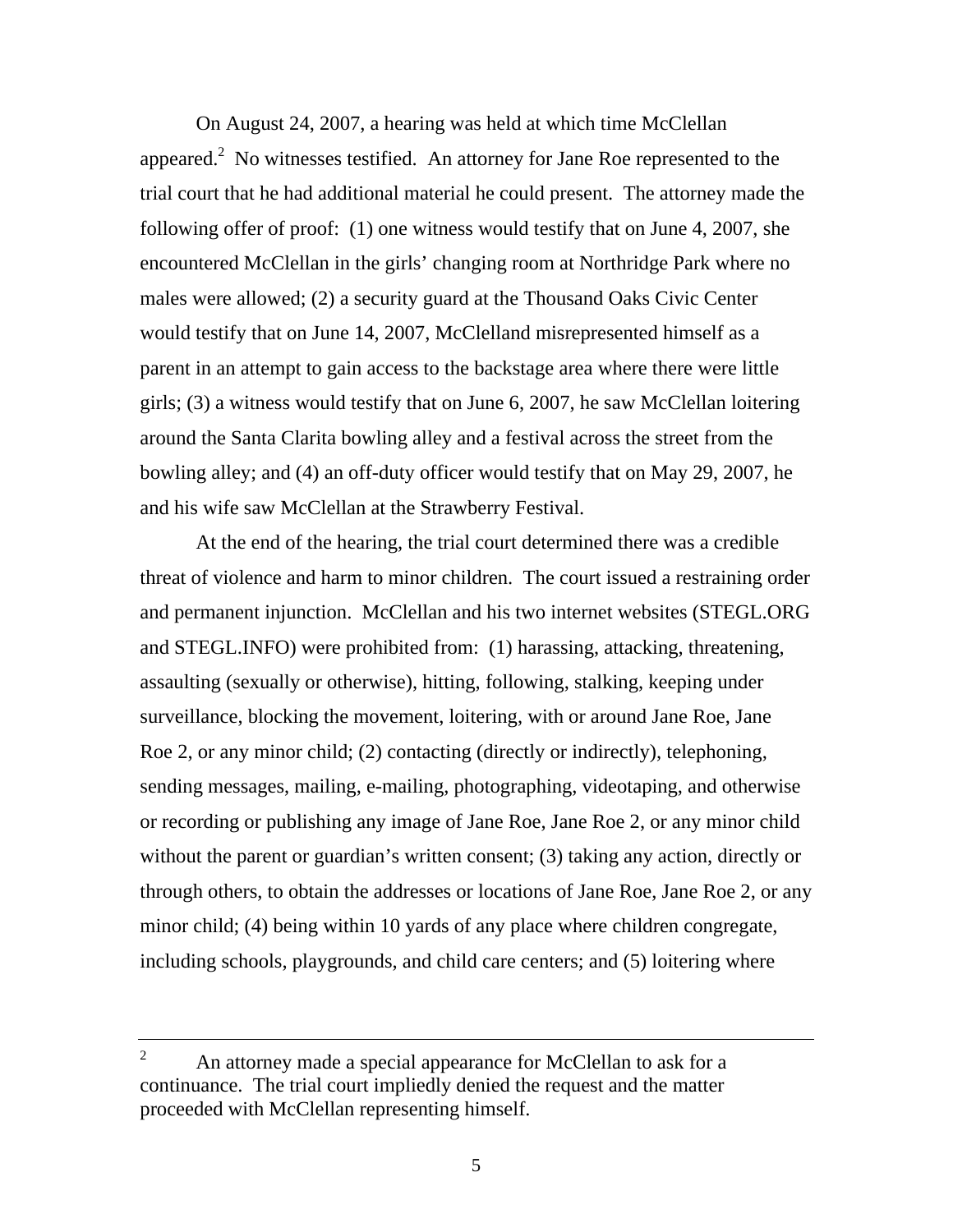minor children congregate, including, but not limited to schools, parks, and playgrounds.

 McClellan appealed. No notice of appeal was filed on behalf of the two websites.

#### III.

#### DISCUSSION

1. *Standard of review.* 

 " 'A permanent injunction is a determination on the merits that a plaintiff has prevailed on a cause of action . . . against a defendant and that equitable relief is appropriate.' [Citation.] The grant or denial of a permanent injunction rests within the trial court's sound discretion and will not be disturbed on appeal absent a showing of a clear abuse of discretion. [Citation.] The exercise of discretion must be supported by the evidence and, 'to the extent the trial court had to review the evidence to resolve disputed factual issues, and draw inferences from the presented facts, [we] review such factual findings under a substantial evidence standard.' [Citation.] We resolve all factual conflicts and questions of credibility in favor of the prevailing party and indulge all reasonable inferences to support the trial court's order. [Citation.]" (*Horsford v. Board of Trustees of California State University* (2005) 132 Cal.App.4th 359, 390.) Likewise, " 'the decision to grant [a restraining order] rests in the sound discretion of the trial court.' [Citation.]" (*Church of Christ in Hollywood v. Superior Court* (2002) 99 Cal.App.4th 1244, 1251.)

 However, "[i]n *Bose Corp. v. Consumers Union of U. S., Inc.* (1984) 466 U.S. 485, 499, the United States Supreme Court explained that 'in cases raising First Amendment issues . . . an appellate court has an obligation to "make an independent examination of the whole record" in order to make sure that "the judgment does not constitute a forbidden intrusion on the field of free expression." ' [Citation.] 'Independent review is not the equivalent of de novo review "in which a reviewing court makes an original appraisal of all the evidence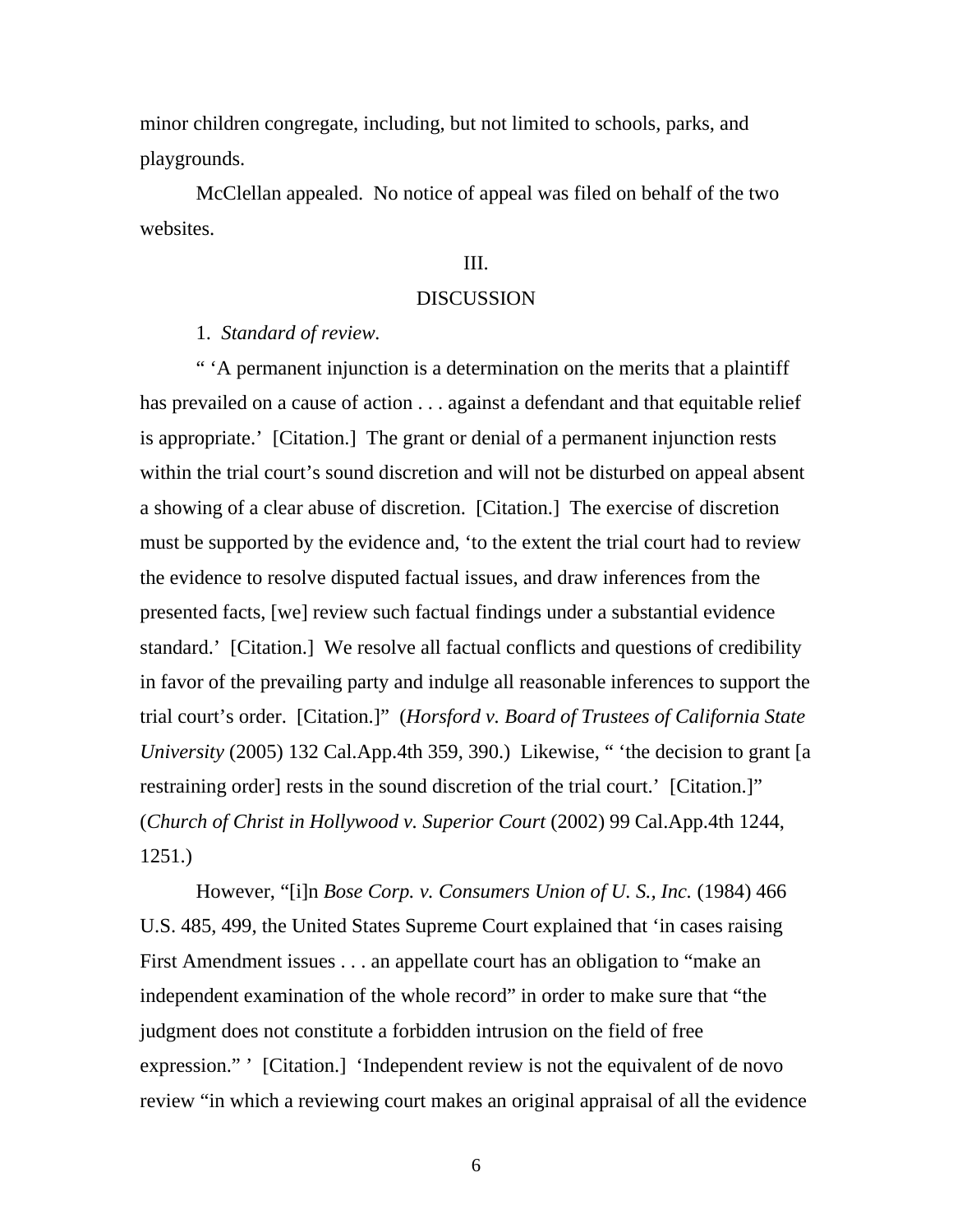to decide whether or not it believes" the outcome should have been different. [Citation.] Because the trier of fact is in a superior position to observe the demeanor of witnesses, credibility determinations are not subject to independent review, nor are findings of fact that are not relevant to the First Amendment issue. [Citations.] [U]nder independent review, an appellate court exercises its independent judgment to determine whether the facts satisfy the rule of law.' [Citation.]" (*People v. Lindberg* (2008) 45 Cal.4th 1, 36-37.)

2. *The trial court's orders did not violate McClellan's fundamental rights.* 

McClellan raises two arguments based upon his fundamental rights. First, he contends that the temporary restraining order and injunction were improper as they were based on the content of his speech that promotes sexual relations with children as being healthy. Second, McClellan contends the restraining order and injunction must be vacated because they constituted prior restraints on his publishing activities. We are not persuaded by either argument.<sup>3</sup>

 As McClellan states, the First Amendment and the California Constitution generally prevent governments from issuing an injunction that proscribes speech, or even expressive conduct, because of the disapproval of the ideas expressed. (*R. A. V. v. City of St. Paul* (1992) 505 U.S. 377, 381-382; Cal. Const., art. I, § 2, subd. (a).) The government cannot criminalize "the peaceful expression of unpopular views" (*Edwards v. South Carolina* (1963) 372 U.S. 229, 237) and generally cannot "regulate speech based on its substantive content or the message it conveys. [Citation.]" (*Rosenberger v. Rector and Visitors of Univ. of Va.*  (1995) 515 U.S. 819, 828.) Also, the government usually may not issue prepublication sanctions or restraints. (*Pines v. Tomson* (1984) 160 Cal.App.3d 370, 393-398; *South Coast Newspapers, Inc. v. Superior Court* (2000) 85 Cal.App.4th 866 [improper for court to issue prior restraint order in high publicity

<sup>&</sup>lt;sup>3</sup> On appeal, McClellan does not argue that the order or injunction were overbroad.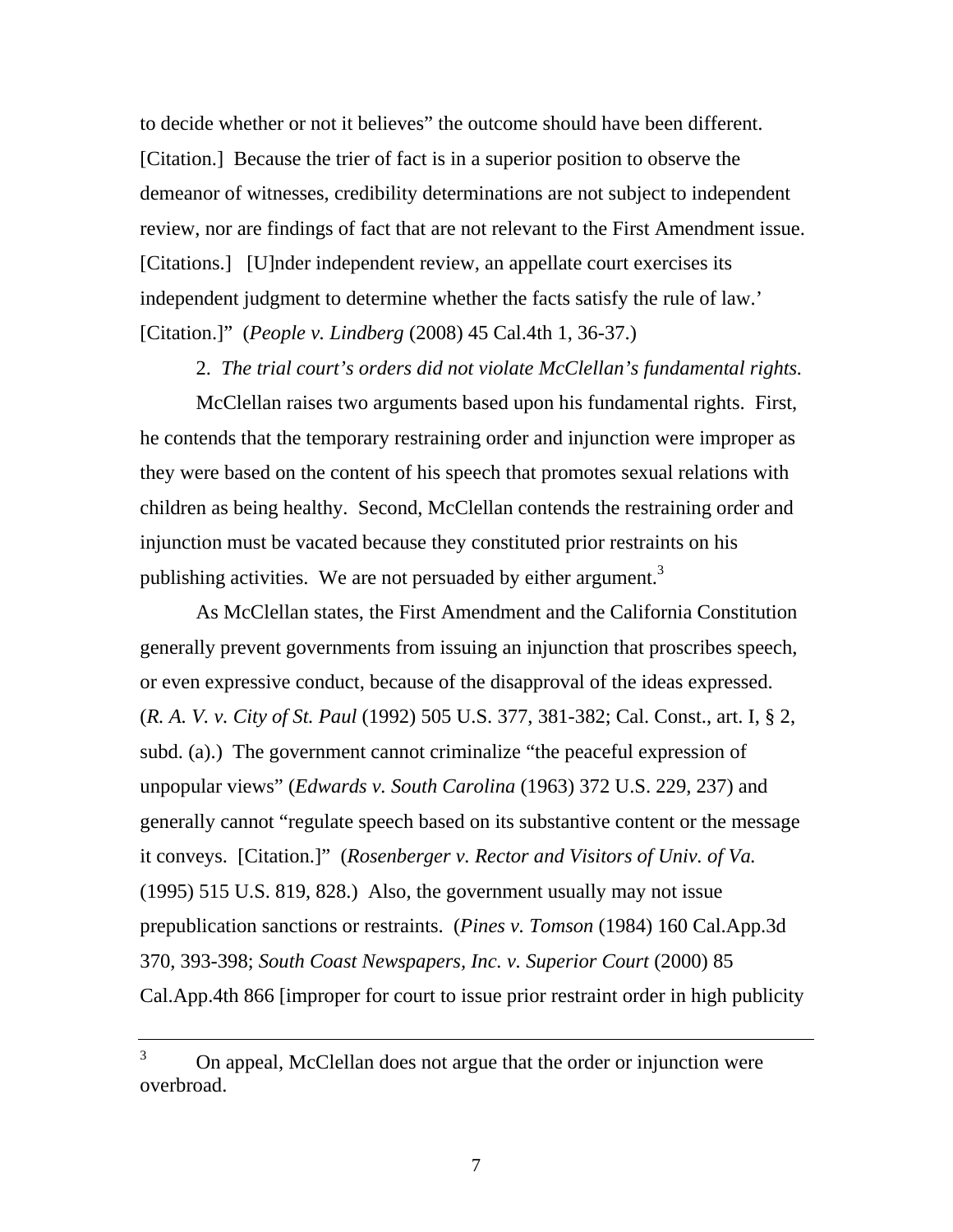criminal case that prohibited newspapers from publishing legally obtained photographs of defendants].)

 In addition to the right of free speech, persons have the right of association (*N.A.A.C.P. v. Alabama* (1958) 357 U.S. 449, 460; *Roberts v. United States Jaycees* (1984) 468 U.S. 609, 617-618) and the right to "peaceable assembly for lawful discussion . . . ." (*De Jonge v. Oregon* (1937) 299 U.S. 353, 365.)

 However, "[a]lthough stated in broad terms, the right to free speech is not absolute." (*Aguilar v. Avis Rent A Car System, Inc.* (1999) 21 Cal.4th 121, 134; accord, *Balboa Island Village Inn, Inc. v. Lemen* (2007) 40 Cal.4th 1141, 1147.) Governments are not foreclosed from prohibiting conduct that incidentally restricts speech. (*Arcara v. Cloud Books, Inc.* (1986) 478 U.S. 697 [adult bookstore can be closed where the store was a front for prostitution].) Additionally, the First Amendment does not extend to situations where the ideas have slight social values and any benefit derived therefrom is outweighed by " ' "the social interest in order and morality." [Citation.]' " (*Balboa Island Village Inn, Inc., supra,* at p. 1147.)

 The use of a plaintiff's likeness in a publication may be actionable and an injunction may issue if the speech constitutes an invasion of privacy. (*Gill v. Curtis Publishing Co*. (1952) 38 Cal.2d 273; cf. *Balboa Island Village Inn, Inc. v. Lemen, supra,* 40 Cal.4th 1141 [post trial injunction may issue to prohibit repeating statements found to be defamatory].) An invasion of privacy exists if the defendant publishes a person's name or likeness without permission and with knowledge of its falsity or with knowledge that it would be offensive to persons of ordinary sensibilities. To be an actionable appropriation, the plaintiff must prove, in addition to other elements, "That the privacy interests of [the plaintiff] outweigh the public interest served by [the defendant's] use of [his/her] name, likeness, or identity. [¶] In deciding whether [the plaintiff's] privacy interest outweighs the public's interest, [the trier of fact] consider[s] where the information was used, the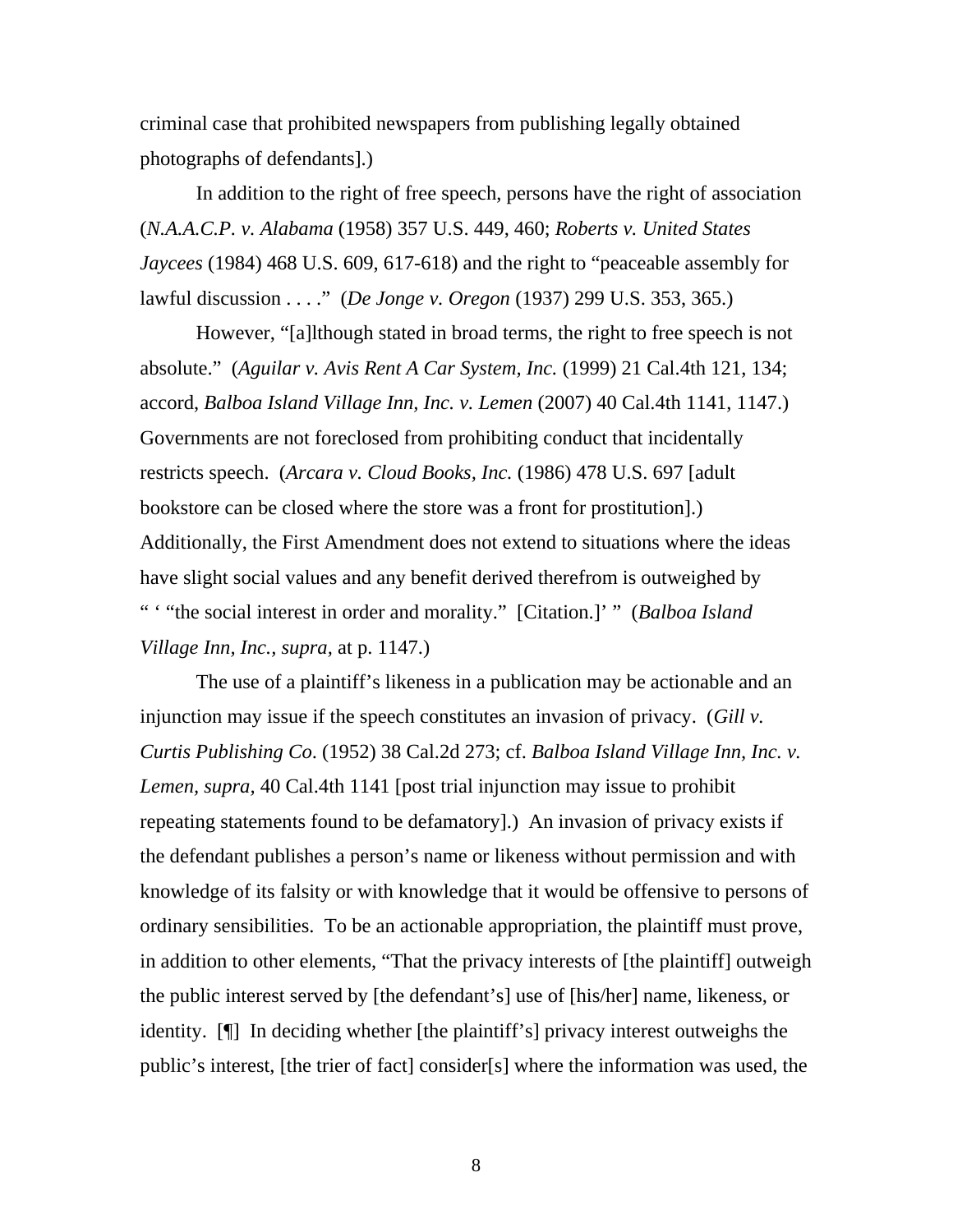extent of the use, the public interest served by the use, and the seriousness of the interference with [the plaintiff's] privacy." (CACI No. 1803, Dec. 2007.)

 Publications, even if true, may constitute an invasion of privacy if they are presented in a lurid or indecent manner. Even if photographs are accurate and taken in public places, there can be a cause of action for invasion of privacy when they are exploitative. (*Wood v. Hustler Magazine, Inc.* (5th Cir. 1984) 736 F.2d 1084 [applying Texas law, woman's privacy invaded where nude photograph published in coarse and sexually exploitative magazine in conjunction with false caption attributing to plaintiff a lewd and promiscuous fantasy]; *Martin v. Johnson Publishing Co.* (1956) 157 N.Y.S.2d 409 [plaintiff entitled to damages for an unauthorized use of photograph].)

 For example, in *Gill v. Curtis Publishing Co., supra,* 38 Cal.2d 273, a happily married couple was photographed in an affectionate pose when they were at their place of business. A magazine used the photograph in an article on different types of love as an example of mere sexual attraction. The California Supreme Court examined the context in which the article was used. The Court held that even though the couple had been in a public place when the photograph was taken, the plaintiffs had stated a cause of action because the use of the photograph could be actionable as an invasion of privacy. The photograph had been used to portray what the article characterized as the "wrong" kind of love. And, a trier of fact could conclude that the article was seriously humiliating and disturbing to the couple's sensibilities as there was no legitimate public interest in using the couple's likeness in the article. (Compare with, *Gill v. Hearst Publishing Co.* (1953) 40 Cal.2d 224; cf. *Shulman v. Group W Productions, Inc.*  (1998) 18 Cal.4th 200 [newsworthiness is bar to common law liability for public disclosure of private fact; videotape of plaintiffs being rescued by helicopter crew was newsworthy and protected by free speech rights; but there were triable issues of fact as to if plaintiff had reasonable expectation of privacy regarding conversations with medical rescue personnel and thus, if media could publish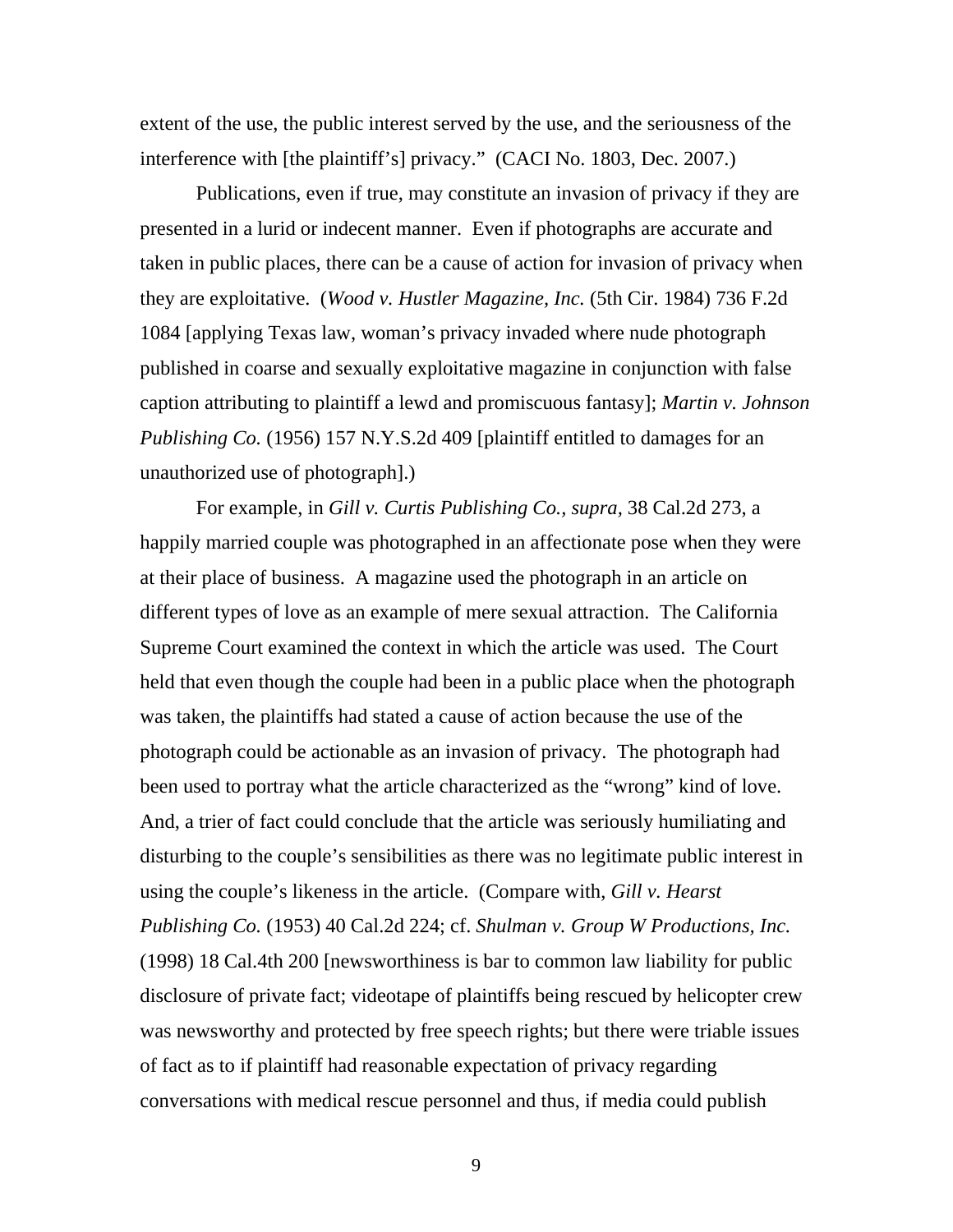those conversations, a determination that turned on whether disclosure would be offensive and objectionable to reasonable person].)

*M. G. v. Time Warner, Inc*. (2001) 89 Cal.App.4th 623 (*M. G.*) provides another example of the potential misuse of photographs. In *M. G.* a magazine and a television program used a "team photograph of a Little League team to illustrate stories about adult coaches who sexually molest[ed] youths playing team sports. Plaintiffs, all of whom appear[ed] in the photograph, were formerly players or coaches on the Little League team. The team's manager . . . pleaded guilty to molesting five children he had coached in Little League. Plaintiffs have [the media defendants] for invasion of privacy and infliction of emotional distress." (*Id.* at p. 26.)*M. G.* held that the plaintiffs had demonstrated a prima facie case for invasion of privacy under the theories of public disclosure of a private fact and false light. Like *Gill v. Curtis Publishing Co., supra,* 38 Cal.2d 273, the juxtaposition of the photograph with the content of the article created offensive impressions. In *M. G.* the use of the photograph and the text linked those in the photograph to "child molestation as either victims, perpetrators, or collaborators." (*M. G., supra,* at p. 632.) In affirming the trial court's denial of an anti-SLAPP motion, *M. G.* noted that "[s]tate law contains many statutes prohibiting the disclosure of the identity of both minors and victims of sex crimes. Public policy favors such protection -- as does the journalism profession." (*Id.* at p. 635, fn. omitted.)

 Here, McClellan states that the photographs he took of children were mundane, content neutral, and nonsexual because the children were in public places and fully clothed.<sup>4</sup> He also suggests that even if his personal philosophy is objectionable and vile, his websites and the posting of photographs do not

<sup>4</sup> Among others, McClellan cites *Sipple v. Chronicle Publishing Co.* (1984) 154 Cal.App.3d 1040, a case discussing invasion of privacy for disclosing private facts in which the court states "there can be no privacy with respect to a matter which is already public. [Citation.]" (*Id.* at p. 1047.)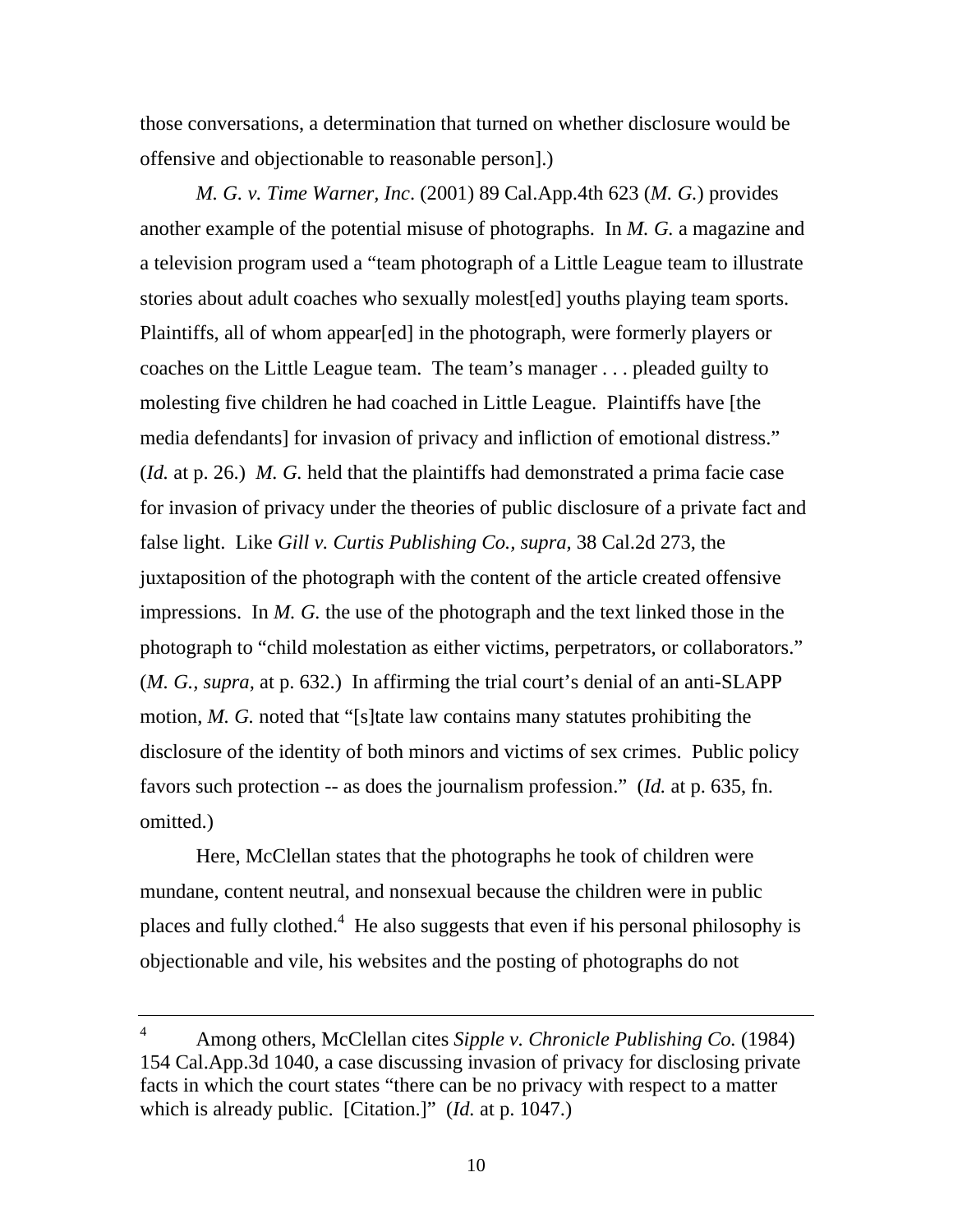encourage illegal behavior. In raising these arguments, McClellan states that his activities are not illegal. For example, he states that attending public events is not illegal, publishing photographs is permissible, and engaging in public advocacy for those attracted to prepubescent girls is legal. McClellan misses the point.

 McClellan is not prohibited from espousing his controversial views. Rather, he is prohibited from his continuing course of conduct to harass, attack, assault, stalk, and keep under surveillance minor children, as to do so places the children in danger and is threatening to them. McClellan is not prohibited from attending public events, but rather only prohibited from being within 10 yards of any place where children congregate. He is prohibited from tracking young girls by obtaining their addresses or locations so he can post their photographs on his website and he is precluded from recording or publishing any image of any minor child without the parent or guardian's written consent. The prohibited activities are offensive to persons of ordinary sensibilities and threatening. The photographs he posts are not part of a discussion of newsworthy events. Rather, McClellan tracks children all over the world, admitting to have cuddled them in Argentina, and to have thought about enticing others into his vehicle. McClellan surveilled children's events, chronicled their actions, surreptitiously photographed them, and published the photographs in conjunction with his advocacy of romantic and erotic relations with young children. He provides a roadmap for pedophiles and appeals to their prurient interest. The photographs establish the subjects of the photographs as victims of the sexual acts promoted by McClellan. He also presents the children in a false light because the photographs portray the children as being available to pedophiles. The voyeur and stalking nature of McClellan's activities, and his attendance at functions where children congregate, in conjunction with his use of photographs of small children is offensive, frightening, menancing, and not protected by McClellan's free speech or assembly rights. Although McClellan states that he is being punished for his thoughts and the hostile reaction to them, he ignores the response to the victims of his actions who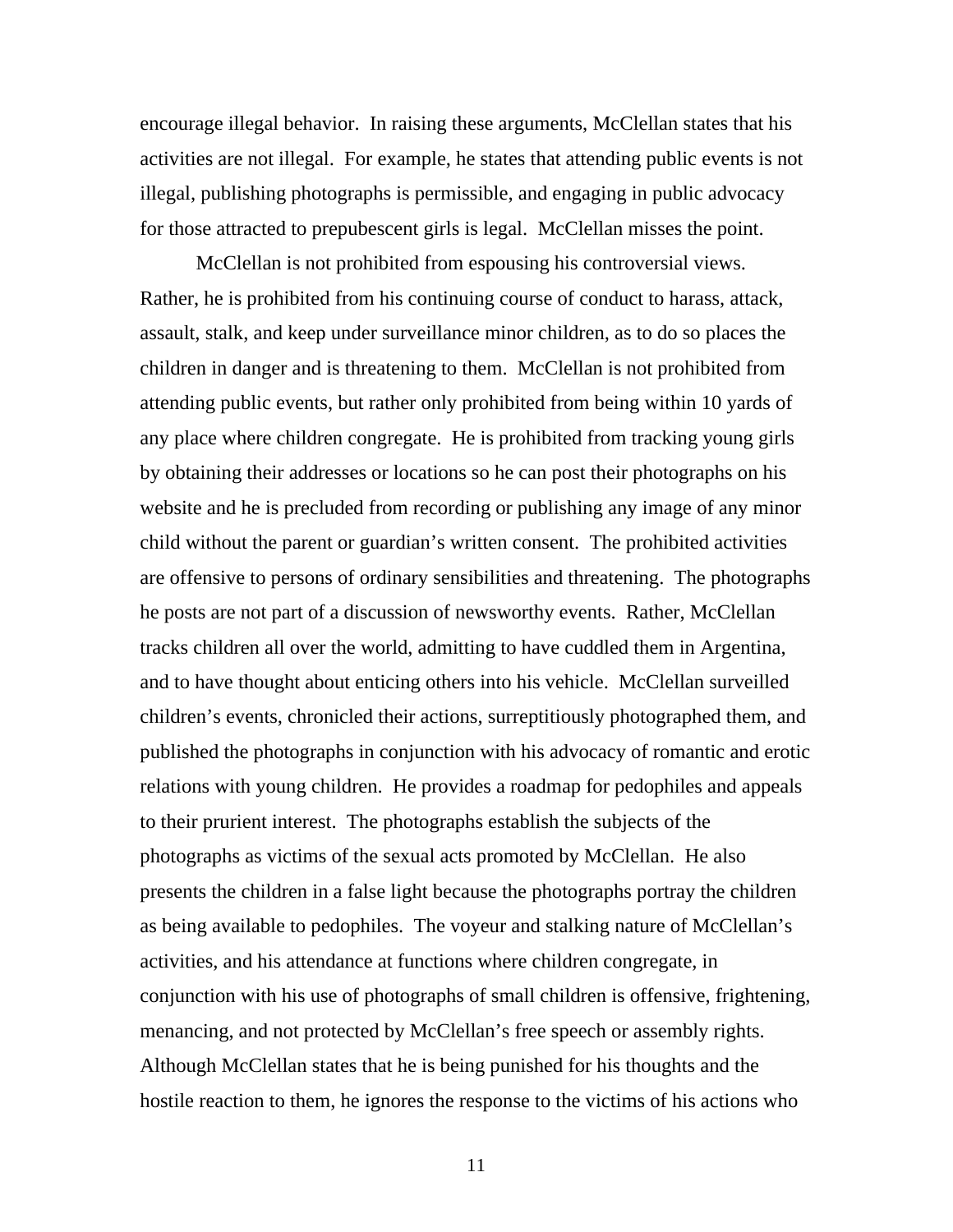fear for their safety. He ignores his admission that he collected information about minor children for the purpose of disseminating the information to pedophiles. McClellan is not being punished for abstract thoughts that are controversial or vile. (Cf. *Collin v. Chicago Park District* (7th Cir. 1972) 460 F.2d 746 [denial of parade permit to Nazi group an unlawful restraint on speech].) The stalking of the children and placement of seemingly innocent photographs of the young girls on his website makes McClellan's actions and photographs threatening. McClellan's actions, photographs, and personal philosophy make the children targets and make other children fearful when they attend functions open to the public. McClellan's actions create an inherent threat of immediate harm. The trial court's restraining order and injunction protected the rights of children. There is a significant societal interest in protecting children from predators. (*Terry v. Davis Community Church* (2005) 131 Cal.App.4th 1534, 1547.)

 Further, the protective order did not preclude McClellan from associating with other persons who share his beliefs or with other pedophiles. He is not prevented from discussing his beliefs with others or expressing those beliefs. He has no constitutional right, however, to frequent places where children congregate as those appearances are threatening to children.